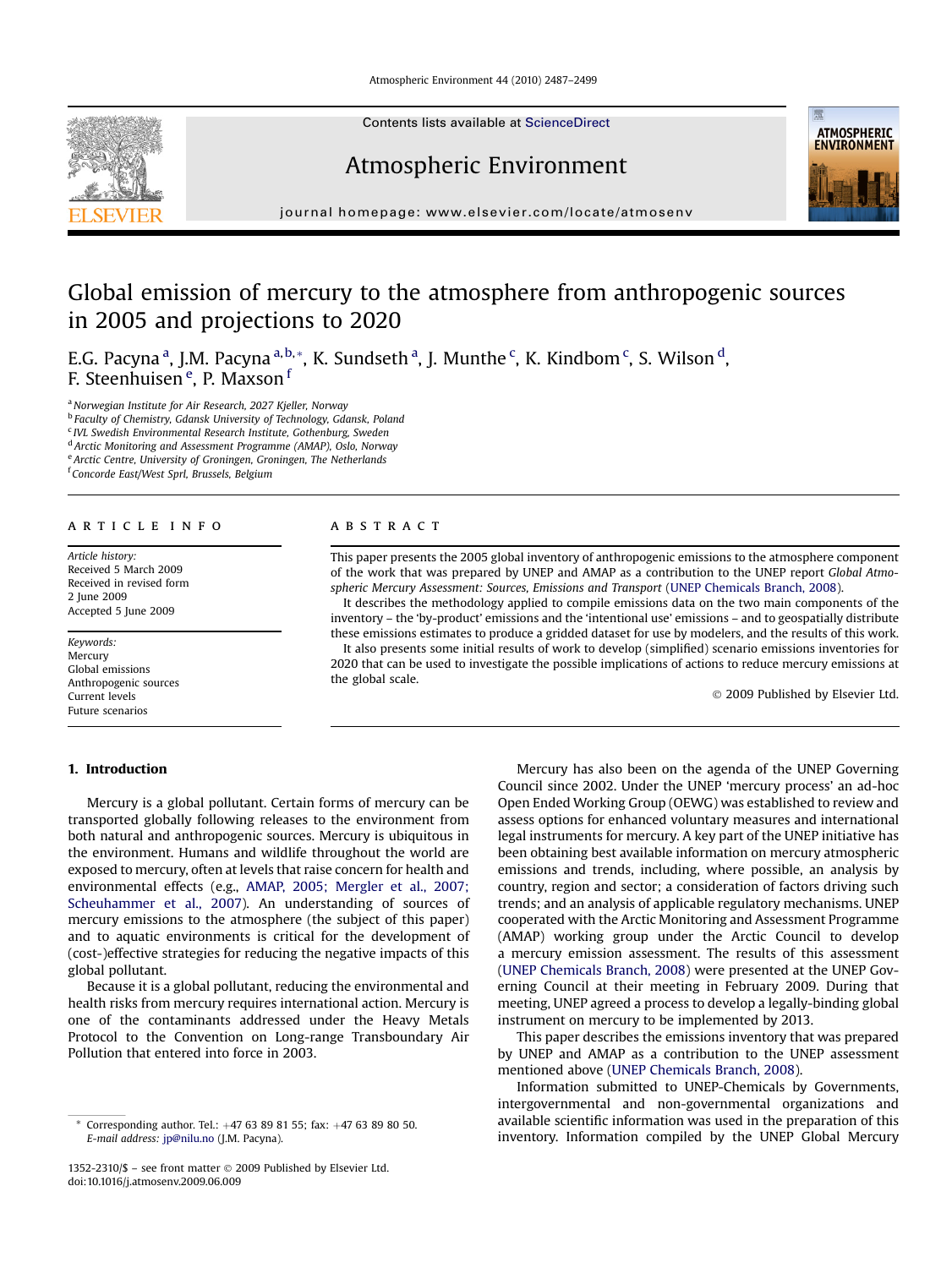<span id="page-1-0"></span>Partnership (Mercury Air Transport and Fate Research Partnership area) ([Pirrone and Mason, 2008\)](#page-12-0) was also used, in particular in relation to natural sources of mercury and emissions associated with artisanal and small-scale gold mining.

In addition to the inventory of mercury emissions to the atmosphere from anthropogenic sources for the (reference) year of 2005, emission projections for the year 2020 based on three emissions scenarios are presented and discussed. Additional details on the work presented in this paper can be found in the Technical Background Report to the Global Atmospheric Mercury Assessment ([AMAP/](#page-12-0) [UNEP, 2008\)](#page-12-0).

# 2. Anthropogenic sources of mercury to the atmosphere

Two groups of anthropogenic sources of mercury can be distinguished: primary anthropogenic sources and secondary anthropogenic sources. Primary anthropogenic sources are those where mercury of geological origin is mobilized and released to the environment. The two main source categories in this group are mining (both for mercury and for other minerals) and extraction and burning of fossil fuels which contain mercury as a trace contaminant. Secondary anthropogenic sources are those where emissions occur from the intentional use of mercury, including mercury use in industrial processes, in products, in dental applications, or in artisanal and small-scale gold mining (ASGM) operations. Emissions to the environment from both primary and secondary sources can occur via direct discharge of exhaust gases and effluents, and through the generation of mercury-containing wastes.

Of the primary anthropogenic sources of mercury, the principle sources are those where mercury is emitted as an unintentional 'byproduct'. With the exception of mercury mining itself, the mercury emissions arise from mercury that is present as an 'impurity' in the fuel or raw material used. The main 'by-product' emissions are from sectors that involve combustion of coal or oil, production of pig iron and steel, production of non-ferrous metals, and cement production (e.g., [Pacyna et al., 2006; Streets et al., 2005\)](#page-12-0).

Stationary combustion of coal, and to a lesser extent other fossil fuels, associated with energy or heat production in major power plants, small industrial or residential heating units or small-scale residential heating appliances as well as various industrial processes, is the largest single source category of anthropogenic mercury emission to air. Although coal does not contain high concentrations of mercury, the amount of coal that is burned and the fact that emissions from coal-burning plants go mainly to the atmosphere mean that coal burning is the largest anthropogenic source of mercury emissions to the atmosphere (e.g., [Pacyna et al., 2006](#page-12-0)).

Mining and industrial processing of ores, in particular in primary production of iron and steel and non-ferrous metal production (especially copper, lead and zinc smelting), release mercury as a result of both fuel combustion and mercury present as impurities in ores, and at mine sites through accelerating the exposure of tailings to natural weathering processes. Mining and processing of mercury itself is a relatively minor source. Production of gold, where mercury is both present in ores and used in some industrial processes to extract gold from lode deposits, however, can be a significant source (e.g., [Swain et al., 2007\)](#page-12-0).

The third major source of 'by-product' releases of mercury is associated with cement production, where mercury is released primarily as a result of the combustion of fuels (mainly coal but also a range of wastes) to heat cement kilns. Mercury-containing fly-ash is sometimes added to cement following the production process; however, it can be expected that this mercury will only gradually leach into the environment as cement products are 'weathered' over time.

A new focus of the work reported in this paper was an attempt to utilize improved basic data on mercury consumption as a basis for determining mercury in waste streams, and estimating associated mercury releases to the atmosphere. Emissions from intentional mercury use have been only poorly quantified in previous global emission inventories, and then only partially included (i.e., only for some sectors, such as waste incineration, and not for all regions).

Estimates of the global consumption of mercury by application and region in 2005 are presented in Fig. 1.

Artisanal and small-scale gold mining (ASGM) remains the largest global use sector for mercury. It reportedly continues to increase with the upward trend in the price of gold and is the largest source of environmental release from intentional use of mercury. ASGM is inextricably linked with issues of poverty and human health. According to the UNIDO/UNDP/GEF Global Mercury Project ([Telmer, 2008](#page-12-0)), at least 100 million people in over 55 countries depend on ASGM – directly or indirectly – for their livelihood, mainly in Africa, Asia and South America. ASGM is

Global mercury consumption by application and by region in 2005 (note: East and Southeast Asia bar is split)

Mercury consumption, tonnes



Fig. 1. Global Hg consumption in the year 2005 (3798 tonnes) by application and by region ([AMAP/UNEP, 2008](#page-12-0)).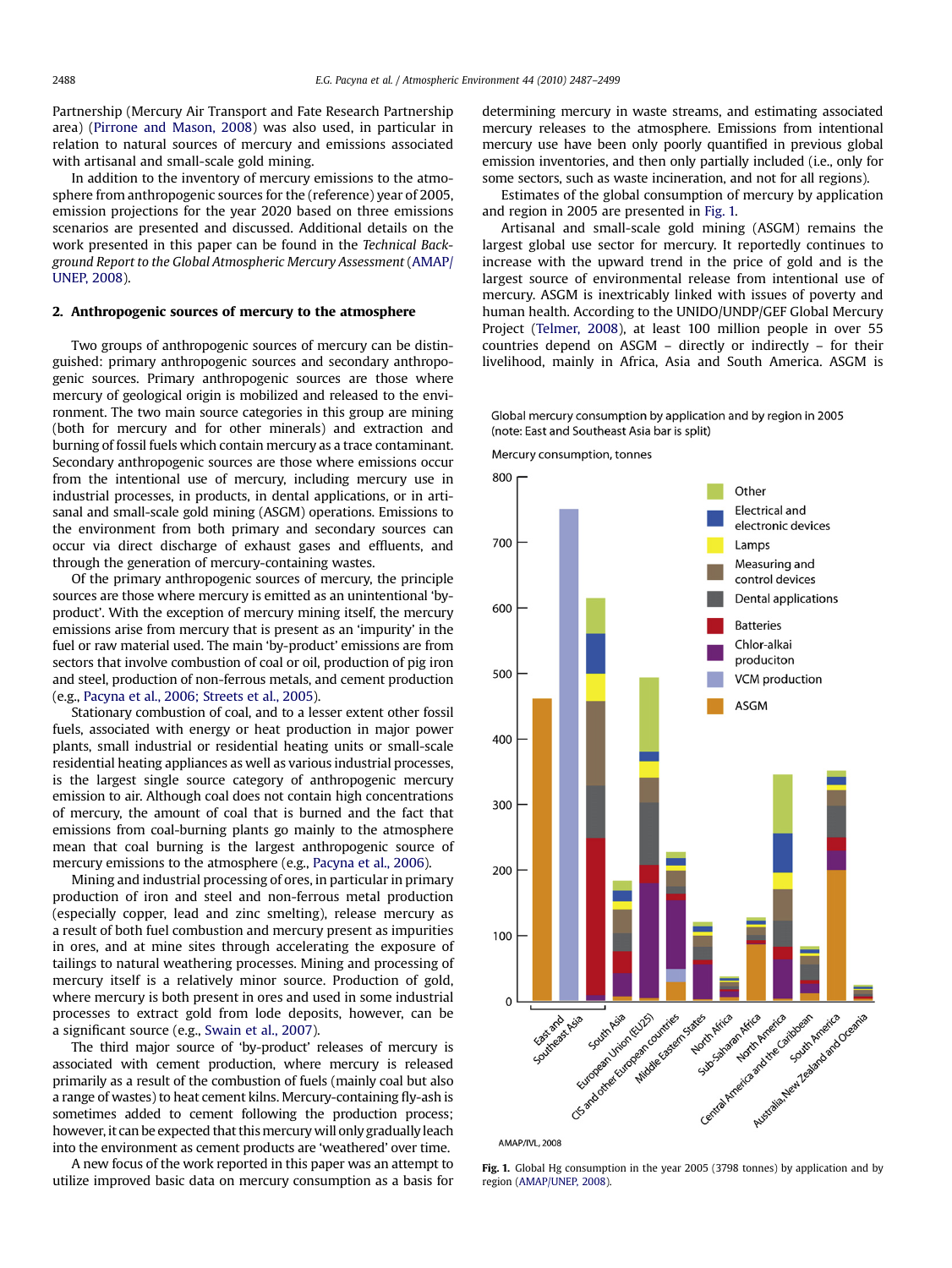responsible for an estimated 20–30% of the world's gold production.

The large and increasing use of mercuric chloride as a catalyst in the production of vinyl chloride monomer (VCM), notably in China, is another area of major concern, especially as it is not yet clear how much mercury – estimated to be several hundred tonnes per year – is released via flue gases, to the hydrochloric acid waste stream, and during the recycling of depleted catalyst (e.g., [Swain et al., 2007\)](#page-12-0).

The chlor-alkali industry is the third major mercury user worldwide. Many plant operators have phased out this technology and converted to the more energy-efficient and mercury-free membrane process, others have plans to do so, and still others have not announced any such plans. In many cases, governments have worked with industry representatives and/or provided financial incentives to facilitate the phase-out of mercury technology. Recently governments and international agencies have created partnerships with industry to address the management and releases of mercury from chlor-alkali facilities. Major issues still relate to the fate of stocks of mercury recovered from the chloralkali industry as the mercury process is phased out (e.g., [EC, 1997\)](#page-12-0).

The use of mercury in batteries, while still considerable, continues to decline. Many countries have implemented policies to mitigate the problems related to diffuse mercury releases such as those associated with disposal of mercury-containing batteries. While mercury use in Chinese batteries was confirmed to have been high through 2000, most Chinese manufacturers have reportedly now shifted to designs with lower mercury content, following international legislation and trends in customer demand in other parts of the world [\(NRDC, 2006\)](#page-12-0).

Mercury can be released to the environment as a result of routine losses during handling of mercury in dental applications, and following cremation of human remains with dental mercury. Among others, Japan and the Nordic countries have implemented measures to greatly reduce the use of dental amalgams containing mercury. In these and some other higher income countries (e.g., United States) dental use of mercury is now declining as alternatives such as composites (most common), glass ionomers and compomers (modified composites) are introduced. However, the rate of decline varies widely; mercury use in dental applications is still significant in many countries, while in some countries (Sweden, Norway) it has almost ceased. In many lower income countries, changing diets and better access to dental care may actually increase mercury use temporarily.

A wide selection of mercury-containing measuring and control devices, including thermometers, barometers and manometers are still manufactured in various parts of the world, although mercuryfree alternatives are available for nearly all such applications and increasingly being used. This change to mercury-free alternatives is being reinforced by legislation in some regions, such as Europe. The global estimate for mercury consumption in these applications is based heavily on Chinese production of sphygmomanometers and thermometers ([SEPA, 2008\)](#page-12-0). Over 270 tonnes of mercury were estimated to have been used in the production of only these two devices in 2004, with China responsible for about 80–90% of world production of these two products. Thermometers and sphygmomanometers are considered to represent around 80% of total mercury consumption in this sector.

Mercury-containing lamps (fluorescent tubes, compact fluorescent, high-intensity discharge lighting) remain the standard for energy-efficient lamps, where ongoing industry efforts to reduce the amount of mercury in each lamp are countered, to some extent, by the ever-increasing number of energy-efficient lamps purchased and installed around the world. There is no doubt that mercury-free alternatives, such as LEDs (light-emitting diodes), will become increasingly available, but for most applications the alternatives are still quite limited and/or quite expensive. In China alone, mercury used in the production of (mostly) fluorescent tubes and CFLs (compact fluorescent lamps) was estimated at 55 tonnes for 2004 ([SEPA, 2008](#page-12-0)), which may be an underestimate. Many of these lamps are exported.

Owing to the RoHS Directive (for the restriction of the use of certain hazardous substances in electrical and electronic equipment) in Europe, and similar initiatives in Japan, China and California, among others, mercury-free substitutes for devices such as mercury switches and relays are being actively encouraged, and mercury consumption has declined substantially in recent years. At the same time, the US-based Interstate Mercury Education and Reduction Clearinghouse (IMERC) database demonstrates that mercury use in these devices remains significant.

The category 'other applications of mercury' in [Fig. 1](#page-1-0) has traditionally included the use of mercury and mercury compounds in such diverse applications as pesticides, fungicides, laboratory chemicals, pharmaceuticals, as a preservative in paints, traditional medicine, cultural and ritual uses, and cosmetics. However, there are some further applications that have recently come to light in which the consumption of mercury is also especially significant. The continued use of mercury catalysts in the production of polyurethane elastomers, where the catalysts remain in the final product, is one such use. Likewise, the use of considerable quantities of mercury in porosimetry has until recently escaped special notice, although in this case the rate of recycling appears to be quite high. The quantities of mercury consumed in these applications in the EU are estimated based on industry information ([DG ENV, 2008](#page-12-0)).

# 3. Anthropogenic emissions of mercury to the atmosphere in 2005

The global inventory of mercury emissions to the atmosphere reported in this paper consists of two main components. The first component comprised the estimation of 'by-product' mercury releases resulting mainly from combustion of fossil fuels (primary ferrous and non-ferrous) metal production, and cement production. This component also included quantification of emissions from the chlor-alkali (caustic soda production) industry and from large-scale gold production, and from waste incineration in Europe and the United States. These emission sectors are essentially those that have been included in previous inventories of global anthropogenic emissions to air for the reference years 1990, 1995 and 2000 ([Pacyna and Pacyna, 2002, 2005; Pacyna et al., 2003, 2006\)](#page-12-0). The work involved the preparation of national emissions estimates (for the nominal reference year of 2005) for these main emission sectors, and the calculation of similar national estimates for emissions from these sectors in 2020 under certain defined scenarios.

The second component of the work addressed quantification of emissions from 'intentional use' sectors that had not previously been included in the global emissions inventories. Principal among these are emissions from ASGM activities, emissions from human cremation following use of mercury in dental amalgam, and emissions from intentional use of mercury in products, including resulting waste streams. The latter category also included emissions from secondary steel production, which are not generally included in the metal production sectors covered by the 'by-product' component. Estimates for (direct atmospheric) emissions from ASGM activities were taken from the report of [Telmer and Veiga \(2008\)](#page-12-0). Releases from (intentional) mercury use in products were estimated using a modeling approach that has been applied in Europe and which, under this work was adapted for application at a global scale, and data on regional mercury consumption and product use of mercury compiled by the authors. These parts of the inventory work involved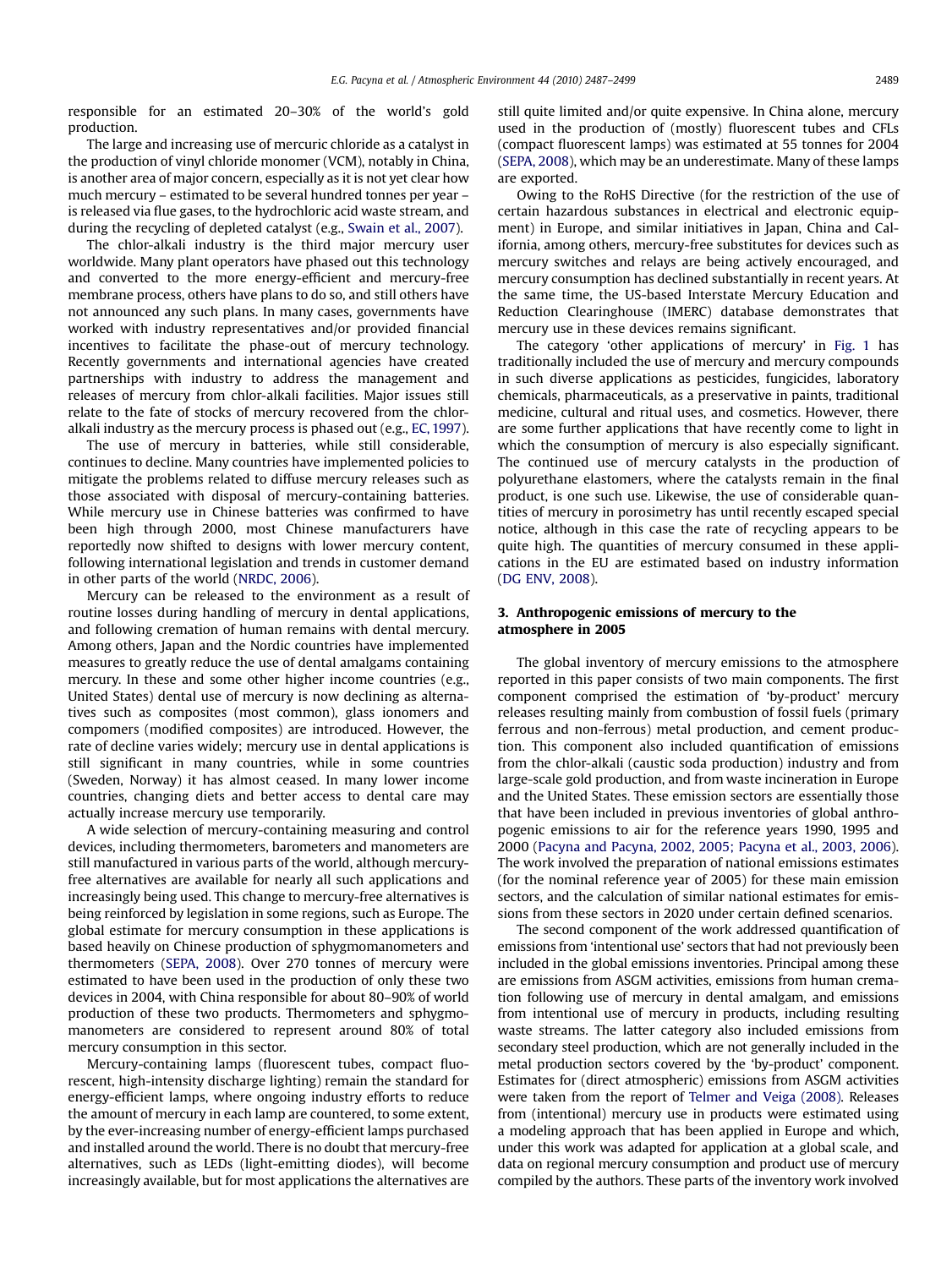preparation of emissions estimates for various regions of the globe. The resulting emissions estimates were then allocated (mainly on the basis of population) to individual countries in order to allow them to be combined with the national emissions estimates derived in the first part of the work. Until better information is available for these sources at the national level, this latter process is the best (only) approach available.

## 3.1. Methodology of emission estimates for by-product sources

Two methods were used for the calculation of global anthropogenic emissions of mercury from by-product sources for the (nominal) reference year of 2005:

- the first method involved the collection and compilation of emissions data from countries where such data are estimated by national emissions experts or reported to international programs and conventions.
- the second method consisted of estimating emissions on the basis of emission factors and statistical data on the production of industrial goods and/or the consumption of raw materials. These estimates were carried out by the authors of this paper.

In general, where data such as national reports were available, these were compared with the estimates derived using statistical data for verification. In the case of discrepancies, efforts were made to find explanations, allowing the most appropriate to be used in the global inventory compilation.

Main sources of emissions data used in the preparation of the 'by-product' component of the 2005 emissions inventory are listed in Table 1.

The collection of mercury emissions data elaborated by national experts as part of this inventory activity and/or reported to international programs/projects, and the author's own estimates for countries with no emissions data are indicated in Table 1 as 'This work'.

Estimates for Europe are prepared by national experts in 30 European countries and reported to the [UN ECE EMEP](#page-12-0) program [\(UN](#page-12-0) [ECE EMEP](#page-12-0) and [EMEP Data\)](#page-12-0), and used in the paper. In addition, emissions experts from Belgium, Bulgaria, Croatia, the Czech Republic, Denmark, Finland, France, Germany, Latvia, Moldova, the Netherlands, Norway, Romania, Slovakia, Sweden, Switzerland, and the United Kingdom provided estimates to UNEP-Chemicals. Finally,

#### Table 1

Source of information on 'by-product' mercury emissions to the atmosphere from anthropogenic sources in 2005.

| Region                                       | 2005                                                                                                                                                                                                                                                                                                                                                                                                                                                                            |
|----------------------------------------------|---------------------------------------------------------------------------------------------------------------------------------------------------------------------------------------------------------------------------------------------------------------------------------------------------------------------------------------------------------------------------------------------------------------------------------------------------------------------------------|
| Europe (excluding<br>Russia)                 | UN ECE EMEP (http://www.emep.int)National data supplied<br>by Belgium, Bulgaria, Croatia, the Czech Republic,<br>Denmark, Finland, France, Germany, Latvia, Moldova,<br>the Netherlands, Norway, Romania, Slovakia, Sweden,<br>Switzerland, the United KingdomEU25 European<br>Pollutant Emission Register (EPER)/European Pollutant<br>Emissions and Transfer Register (E-PRTR),<br>http://eper.eea.europa.eu/eper<br>EU ESPREME project (http://espreme.ier.uni-stuttgart.de) |
| Russia                                       | This work; ACAP (2005b)                                                                                                                                                                                                                                                                                                                                                                                                                                                         |
| Asia (excluding)<br>Russia)<br>North America | National data provided by Cambodia, Japan, Philippines,<br>Republic of Korea; This work<br>USA: US EPA National Emissions Inventory (data for 2002)                                                                                                                                                                                                                                                                                                                             |
|                                              | (http://www.epa.gov/ttn/chief/net/2002inventory.html)<br>Canada: National Pollution Release Inventory<br>(data for 2004 and 2005)<br>(http://www.ec.gc.ca/pdb/npri/); This work                                                                                                                                                                                                                                                                                                 |
| South America                                | National data from Chile, Peru; This work                                                                                                                                                                                                                                                                                                                                                                                                                                       |
| Africa                                       | National data from Burkina Faso, South Africa; This work                                                                                                                                                                                                                                                                                                                                                                                                                        |
| Australasia/<br>Oceania                      | National data for Australia; This work                                                                                                                                                                                                                                                                                                                                                                                                                                          |

information from the [EU ESPREME](#page-12-0) project (Integrated Assessment of Heavy Metal Releases in Europe) was also used for comparison with the estimates provided by national experts ([EU ESPREME, 2007\)](#page-12-0).

Estimates for China were prepared by the authors of this paper. These estimates were then compared with the emissions data compiled by the UNEP Mercury Fate and Transport Partnership ([F&TP\)](#page-12-0) [\(Pirrone and Mason, 2008](#page-12-0)), by [Streets et al. \(2008\)](#page-12-0) for emissions from coal combustion, and by [Feng et al. \(2008\)](#page-12-0) for emissions from industrial processes. Combustion source estimates produced by the authors of this paper (ca. 385 tonnes in 2005) are somewhat higher than those derived by the [F&TP](#page-12-0) (260 tonnes in 2003), whereas emissions from industrial activities (including metal production, cement production and caustic soda production) of 245 tonnes in 2005 are slightly lower than the estimate of 320 tonnes in 2003 in the [F&TP](#page-12-0) report. In general, the differences between the estimates prepared in this work and those reported by [Streets et al. \(2008\)](#page-12-0) and [Feng et al. \(2008\)](#page-12-0) were considered to be within the range of estimation uncertainties, given that sectors and years were not always directly comparable.

Estimates for India were also prepared by the authors of this paper and compared with the emission data reported to the [F&TP](#page-12-0) by [Mukherjee et al. \(2008\).](#page-12-0) [Mukherjee et al. \(2008\)](#page-12-0) used a value for coal mercury content of about 0.376 g tonne<sup> $-1$ </sup> (ppm), the highest of six reported (measured) values for mercury content in coal used in India. The use of this value resulted in an estimated emission from coal burning in India of ca. 121 tonnes. The average mercury content of most coals is between 0.1 and 0.2 ppm, and the authors of this paper considered it more reasonable to employ the geometric mean value (of 0.3 ppm) reported for mercury content in Indian coals for the emissions estimates presented in this paper.

Information from emissions reports provided by environmental protection authorities in Cambodia, Japan, the Philippines, and the Republic of Korea to UNEP-Chemicals was used in the reported work together with the authors' own estimates.

The emissions estimates prepared for Canada utilized information from the Canadian National Pollution Release Inventory. Estimates prepared within the ACAP mercury project ([ACAP, 2005a](#page-12-0)) were also considered in this inventory. The ACAP estimates were used as a source for some Russian emissions sector estimates [\(ACAP, 2005b](#page-12-0)).

Emissions data for the United States were taken from the US EPA's National Emission Inventory for Hazardous Air Pollutants ([NEI for HAPs Database](#page-12-0)). These data were for emissions in 2002; later data were not available for this work.

Information from emissions reports provided by environmental protection authorities in Chile and Peru to UNEP-Chemicals was used to estimate emissions in South America, together with the author's own estimates. Estimates for other countries in South America were made by the authors using the procedures outlined above.

South African emissions data were provided by the South African Mercury Assessment (SAMA) program ([Leaner et al., 2008;](#page-12-0) [Dabrowski et al., 2008\)](#page-12-0) through the South African-Norwegian project on Mercury in South Africa (MERSA). Mercury emissions estimates for other countries in Africa are based on calculations made by the authors.

Information on mercury emissions in Australia provided by [Nelson \(2007\)](#page-12-0) was used in the work reported here to estimate emissions in that country, together with the project's own estimates. Estimates for the other countries in Australasia/Oceania were prepared by the authors.

Emissions data provided by a number of national authorities (see Table 1) were checked for completeness and comparability. Checking for completeness mainly concerned checking for the inclusion of all relevant major (by-product) source categories which may emit mercury to the atmosphere. No major omissions were detected in this respect.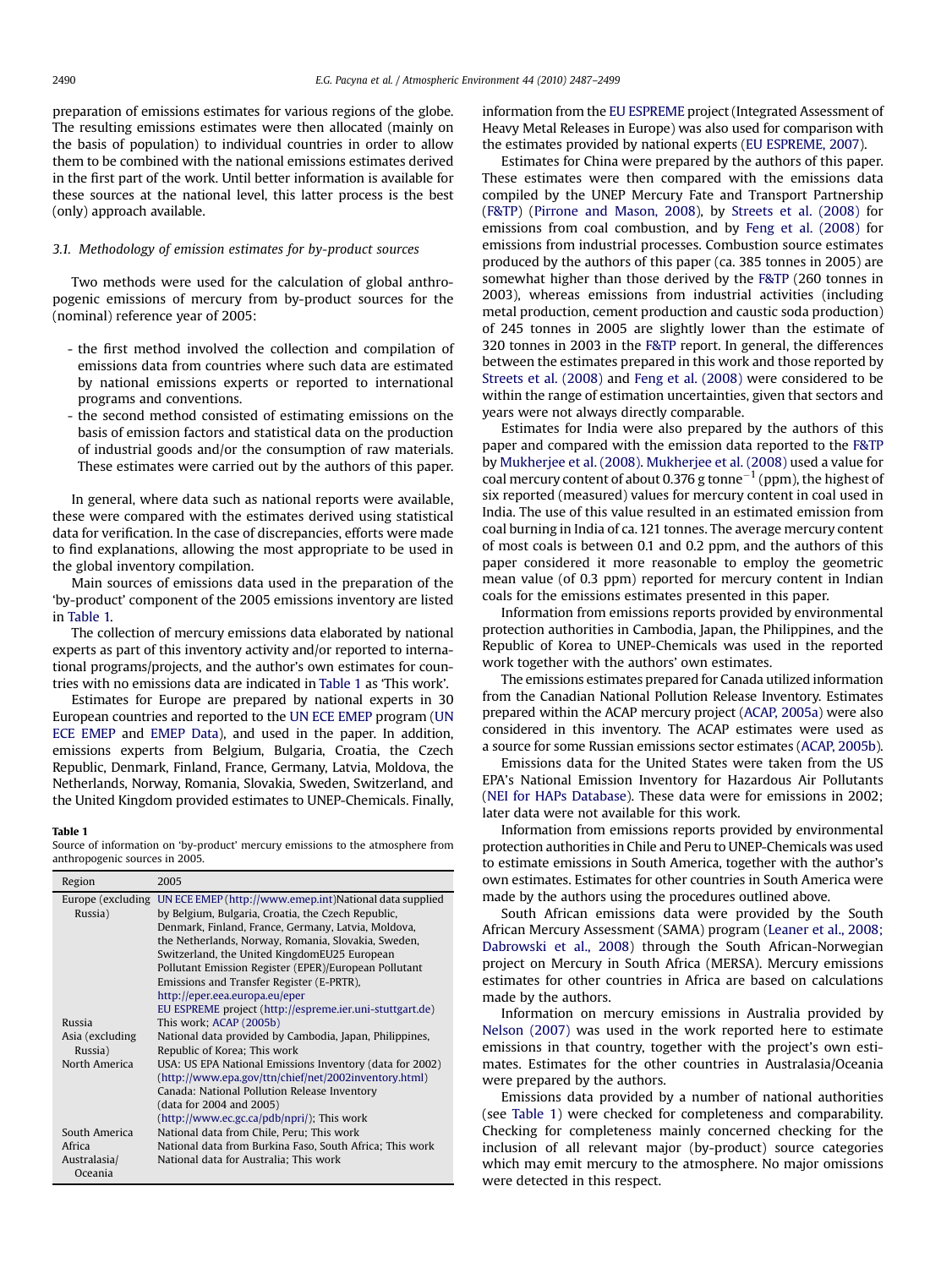It is difficult to verify data obtained from national authorities. The following approach was therefore undertaken. Information on emissions of mercury from various sources were brought together with statistics on the production of industrial goods and/or the consumption of raw materials, and these two sets of data were used to calculate emission factors. Emission factors calculated in this manner were then compared with emission factors reported in the Joint EMEP/CORINAIR Atmospheric Emission Inventory Guidebook ([UN ECE, 2000\)](#page-12-0). In the majority of cases, emission factors estimated on the basis of national emissions data were within the range of emission factors proposed in the Guidebook.

Emissions estimates have been prepared in this work for a number of countries where national emissions data were not available (as described above). These estimates were produced using:

- statistical information on the consumption of raw materials and the production of industrial goods in 2005, including the UN Statistical Yearbook [\(UN, 2007\)](#page-12-0); and
- emission factors for mercury, estimated by the authors of this work for the UN ECE Task Force on Emission Inventories in the period from 1997 until the present, as reported in the Atmospheric Emission Inventory Guidebook (see the relevant information in [UN ECE, 2000](#page-12-0)) Examples of emission factors used in this paper are presented in Table 2.

Emission factors were multiplied by statistical data in order to obtain national emissions estimates for the sectors under consideration.

# 3.2. Methodology of emission estimates for 'intentional use' of mercury

Emissions from intentional use of mercury were calculated using distribution factors for the mercury consumed in the different products, and emission factors to air for releases of mercury from the different paths that apply for mercury in products. The general methodology applied is described in [Kindbom and Munthe \(2007\)](#page-12-0).

Mercury consumption for various uses has been well studied in the EU and the United States. Apart from specific applications, however, mercury use for most other regions has been only roughly estimated in the past. The analysis reported here, therefore, refines previous estimates by correlating mercury consumption in products (especially batteries, lamps, measuring & control, electrical & electronic, and 'other') with regional economic activity, expressed as 'purchasing power parity' (PPP). Some two-thirds of global economic activity takes place in East and Southeast Asia, North America, and

#### Table 2

Emission factors for mercury, used to estimate the 2005 emissions.

| Category                           | Unit                                        | Emission factor |
|------------------------------------|---------------------------------------------|-----------------|
| Coal combustion                    | g tonne <sup><math>-1</math></sup> coal     |                 |
| Power plants                       |                                             | $0.1 - 0.3$     |
| Residential and commercial boilers |                                             | 0.3             |
| Oil combustion                     | g tonne <sup><math>-1</math></sup> oil      | 0.001           |
| Non-ferrous metal production       |                                             |                 |
| Copper smelters                    | g tonne <sup>-1</sup> Cu produced 5.0       |                 |
| Lead smelters                      | g tonne <sup>-1</sup> Pb produced 3.0       |                 |
| Zinc smelters                      | g tonne <sup>-1</sup> Zn produced 7.0       |                 |
| Cement production                  | g tonne <sup><math>-1</math></sup> cement   | 0.1             |
| Pig iron & steel production        | g tonne <sup><math>-1</math></sup> steel    | 0.04            |
| Waste incineration                 | g tonne <sup><math>-1</math></sup> wastes   |                 |
| Municipal wastes                   |                                             | 1.0             |
| Sewage sludge wastes               |                                             | 5.0             |
| Mercury production (primary)       | $kg$ tonne <sup>-1</sup> ore mined          | 0.2             |
| Gold production (large-scale)      | $g g^{-1}$ gold mined                       | $0.025 - 0.027$ |
| Caustic soda production            | g tonne <sup><math>-1</math></sup> produced | 2.5             |

the European Union (details available in UNEP, 2008). While there are some particular differences in consumption as regards different mercury-containing products, it is evident that these three regions are responsible for the majority of the mercury consumed in products and processes around the world. The analysis of the relative economic well-being of different regions may be used to roughly correlate each region's purchasing power with its consumption of mercury-containing products in cases where actual statistics are lacking. This approach was applied to the various regions and major uses of mercury, in order to obtain data for total mercury consumed worldwide by region and by major application. The summary of the results of this analysis has already been shown in [Fig. 1.](#page-1-0)

All of the above mentioned uses give rise to mercury releases to air, water and land (waste). These releases may occur during all stages of the application; for example, for a mercury-containing product such as thermometers, releases can occur during raw material extraction, manufacturing, use, and disposal [\(UNEP-](#page-12-0)[Chemicals, 2002\)](#page-12-0). Estimates of product-related emissions have been made for the EU ([Kindbom and Munthe, 2007\)](#page-12-0) using a simple approach where emissions from the use and disposal of products were included. The Draft UNEP Toolkit [\(UNEP, 2005](#page-12-0)) provides a more complete method for estimating emissions from products and intentional use, but requires a detailed inventory of mercury uses and sources, which is still lacking in many countries. Productrelated emissions of mercury to air are, in a limited number of cases, also included in national inventories as emissions from waste incineration or manufacturing facilities. For the global inventory presented here, the method applied by [Kindbom and Munthe](#page-12-0) [\(2007\)](#page-12-0) was employed to estimate product-related emissions. This method is assumed to provide conservative estimates of emissions from product use and disposal. For this reason, an upper-range emission value is also presented (see below).

The method presented by [Kindbom and Munthe \(2007\)](#page-12-0) includes the following paths for distribution of the mercury contained in products: releases through breakage; metal scrap smelting; recollection to safe storage; waste (incinerated, landfilled, recycled); and mercury remaining in products accumulated in society. The distribution factor assumptions for each of the distribution path in various countries were based on assessments of product-related mercury emissions to air in the European Union. The distribution factors developed in 2007 for the European Union were employed in the current study, and assumptions for other regions were based on these distribution factors.

The emission factors used for each of the paths of release of mercury to air from products are presented in [AMAP/UNEP \(2008\).](#page-12-0) The emission factors are in principle the same as were used by [Kindbom and Munthe \(2007\),](#page-12-0) with a few adjustments. In that study, emissions were accounted for annually on a 10-year time horizon (with a lower emission factor for the consecutive years). The emission factor for release through 'breakage' was doubled compared to the earlier study to account for this methodological difference. New emission factors have also been assigned for the further refinement of waste treatment introduced in the present study with regard to waste incineration divided into three groups, waste landfill into two groups and the added path of losses during waste recycling. The emission factors for large-scale, controlled waste incineration and for managed landfills were those used for waste treatment in the previous study covering the EU. The emission factor for losses during waste recycling and handling was derived from [Barr Engineering](#page-12-0) [Company \(2001\).](#page-12-0)

The emissions estimated using the method described above are considered to be conservative based on the selection of distribution and emission factors. Furthermore, they do not include emissions from the manufacturing step. To account for these and other potential underestimation of emissions during use and disposal, an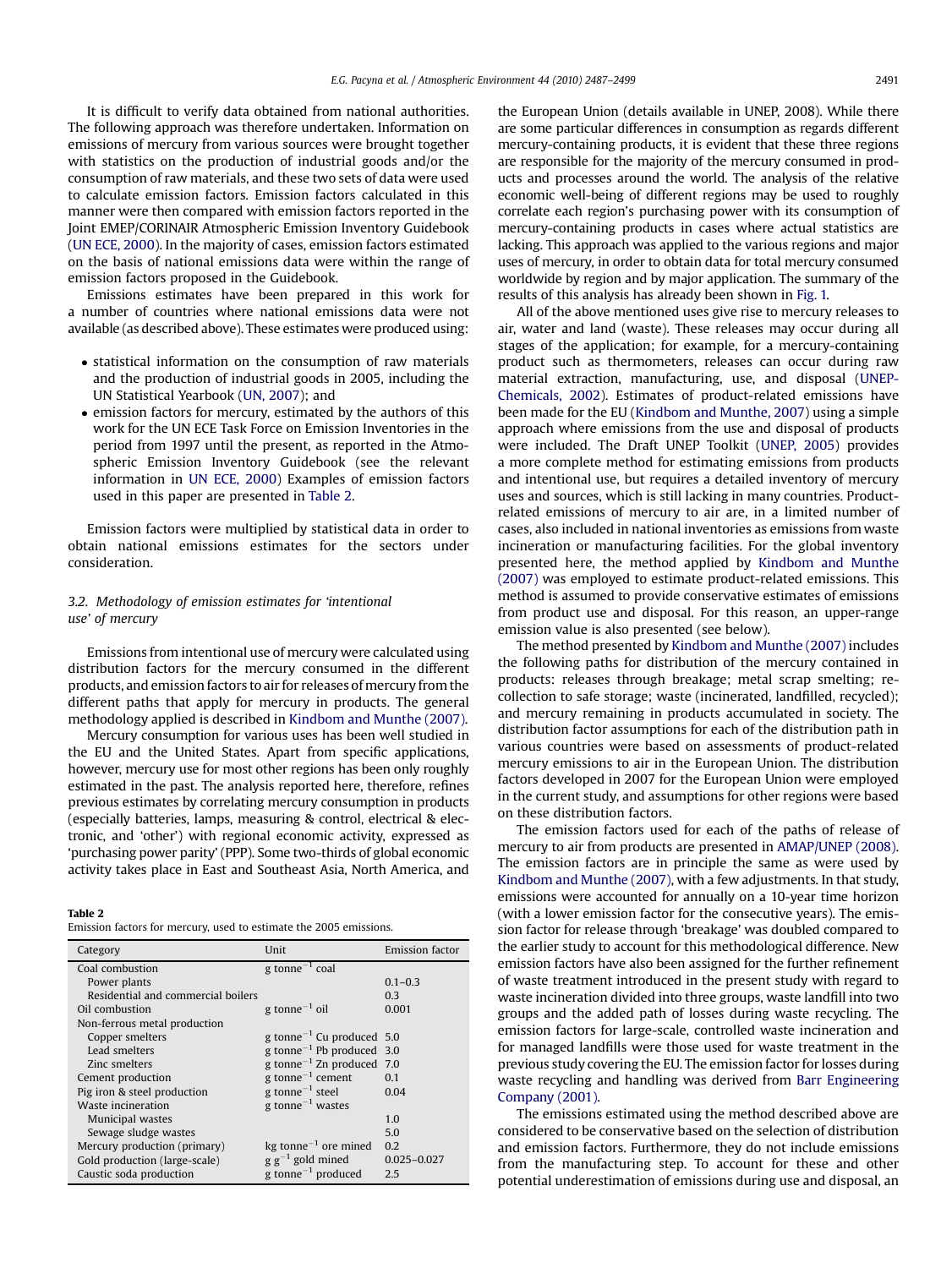upper-range estimate is also presented. Unfortunately, very little information is available to provide a consistent estimate of an upper range. Examples of higher estimates of product-related emissions are [Cain et al. \(2007\)](#page-12-0) and [Maxson \(2007\)](#page-12-0) for dental amalgam emissions in the USA and EU, respectively. Additional information on large losses of mercury in the manufacturing step were submitted to UNEP as a part of the review process (e.g., [Lennett, 2008](#page-12-0)). In the absence of specific information on potential higher emissions, a calculation of emissions using adjusted emission factor has been performed. In this calculation, emission factors for the categories 'released by breaking', and 'waste landfill' were increased by a factor of 3. The emission factor for waste incineration (different categories) was increased by 10%. These changes and the resulting emissions are assumed to represent both emissions from the complete life cycle of the product as well as assumed higher emission fluxes from the use and disposal steps.

Emissions from use of dental amalgam were estimated using available statistics on cremations and consumption of mercury in the dental sector. The estimates are limited to emissions to air from cremations and thus do not take into account any emissions during production, transport, handling and disposal of dental amalgam. Although some studies have indicated large losses of mercury in these steps ([Maxson, 2007; Cain et al., 2007](#page-12-0)) the lack of information and overall uncertainties were judged to be so large that an estimate of the resulting emissions to air was not meaningful. The amount of mercury released in each cremation was estimated using previous estimates of the mercury content per person (2–5 g) for Europe and scaling to different regions using mercury consumption data for dental use in this region. The fact that human cremations are not practiced in some countries was taken into account.

The estimates of mercury emissions to air from its use in artisanal gold mining presented in this paper are entirely based on the work of [Telmer and Veiga \(2008\)](#page-12-0). These authors have examined the available information on the use patterns, technological aspects and fate of mercury in a number of countries in different regions. Relatively reliable information is available from two countries (Brazil and Indonesia) where field studies and assessments have been performed in several regions. Partial information is available from an additional seven countries and information from the remaining around 60 countries where artisanal gold mining is practiced is scarce. The global estimate for emissions to air reported by [Telmer and Veiga \(2008\)](#page-12-0) was distributed to individual countries on the basis of their estimated consumption of mercury in artisanal and small-scale operations ([Telmer and Veiga, 2008](#page-12-0)).

# 3.3. Emission estimates for various anthropogenic source categories

Estimates of global emissions from by-product sources are summarized in [Table 3](#page-6-0).

The largest emissions to the global atmosphere of mercury as a by-product occur from combustion of fossil fuels, mainly coal in power plants and industrial and residential boilers. Various factors affect the emission of mercury to the atmosphere during combustion of fuels. The most important are: 1) the content of mercury in coal, and 2) the type and efficiency of control equipment that can remove mercury from exhaust gases. The amount of combusted fuel is, of course, a key factor. Emissions of mercury from coal combustion are between one and two orders of magnitude higher than emissions from oil combustion per tonne of fuel burned, depending on the country.

With regard to the non-ferrous metal industry, mercury emissions depend mainly on: 1) the content of mercury in non-ferrous metal ores that are predominantly used in primary smelting processes, or scrap used in secondary non-ferrous production, 2) the type of industrial technology employed in the production of non-ferrous metals, and 3) the type and efficiency of emissions control installations.

Among various steel making technologies, the electric arc (EA) process produces the largest amounts of trace elements and their emission factors are about one order of magnitude higher than those for techniques such as basic oxygen (BO) and open hearth (OH) processes. Electric arc furnaces are used primarily to produce special alloy steels or to melt large amounts of scrap for reuse. However, the major source of atmospheric mercury related to the iron and steel industry is the production of metallurgical coke.

The fuel-firing kiln and clinker-cooling and handling systems are responsible for emissions of mercury in the cement industry. The content of mercury in fuel used in the kiln and the type and efficiency of control equipment (mostly electro-static precipitators (ESPs)) are the main parameters affecting mercury emissions.

The use of the mercury cell process to produce caustic soda in the chlor-alkali industry has decreased significantly over the past 15 years worldwide (<http://www.eurochlor.org>). Major points of mercury release in the mercury cell process of chlor-alkali production include: by-product hydrogen stream, end box ventilation air, and cell room ventilation air. Typical devices/techniques for removal of mercury at these points are: 1) gas stream cooling to remove mercury from hydrogen stream, 2) mist eliminators, 3) scrubbers, and 4) adsorption onto activated carbon and molecular sieves. Installation of these devices can remove mercury with an efficiency of more than 90%.

The calculated emissions of mercury to air from intentional use in products are summarized in [Table 4,](#page-6-0) which presents emissions by product category in various regions, and [Table 5,](#page-6-0) which presents the emissions in the various regions according to the distributed pathways. Both tables include the conservative estimate (C), based on the average of the regional minimum consumption, and the upper-range estimate (U) based on the regional maximum consumption of mercury.

Emissions from cremations and ASGM activities are presented in [Table 6.](#page-7-0)

Summing the emissions from 'by-product' sectors, and the conservative emissions estimates from intentional use of mercury in products and artisanal mining, and emissions associated with cremations result in a global inventory of emissions of mercury to air from anthropogenic sources for the reference year of 2005 of ca. 1930 tonnes. [Fig. 2](#page-7-0) summarizes the emissions associated with various anthropogenic activities.

The combined 2005 global anthropogenic emissions inventory for by-product sectors, product use, cremation and artisanal mining can also be divided among the continents as summarized in [Fig. 3.](#page-7-0)

[Fig. 4](#page-7-0) shows the breakdown by continent and the major emission sectors.

From [Fig. 4](#page-7-0) it is apparent that Asian countries contributed about 67% to the global mercury emissions from anthropogenic sources in 2005, followed by North America and Europe. This pattern is similar if by-product emission sectors only are considered. Russia, with its contribution of about 4% to global emissions is considered separately due to its territories in both Europe and Asia.

Combustion of fuels to produce electricity and heat is the largest source of anthropogenic mercury emissions in Europe, North America, Asia and Russia, and responsible for about 40–50% of the anthropogenic emissions in Oceania and Africa. However, in South America ASGM is responsible for the largest proportion of the emissions (>55%).

From the compiled inventory data, it is also possible to rank the countries by their emissions. [Fig. 5](#page-8-0) presents the sector-breakdown of emissions from the ten largest emitting countries.

China, with its more than 2000 coal-fired power plants, is the largest single emitter of mercury worldwide, by a large margin.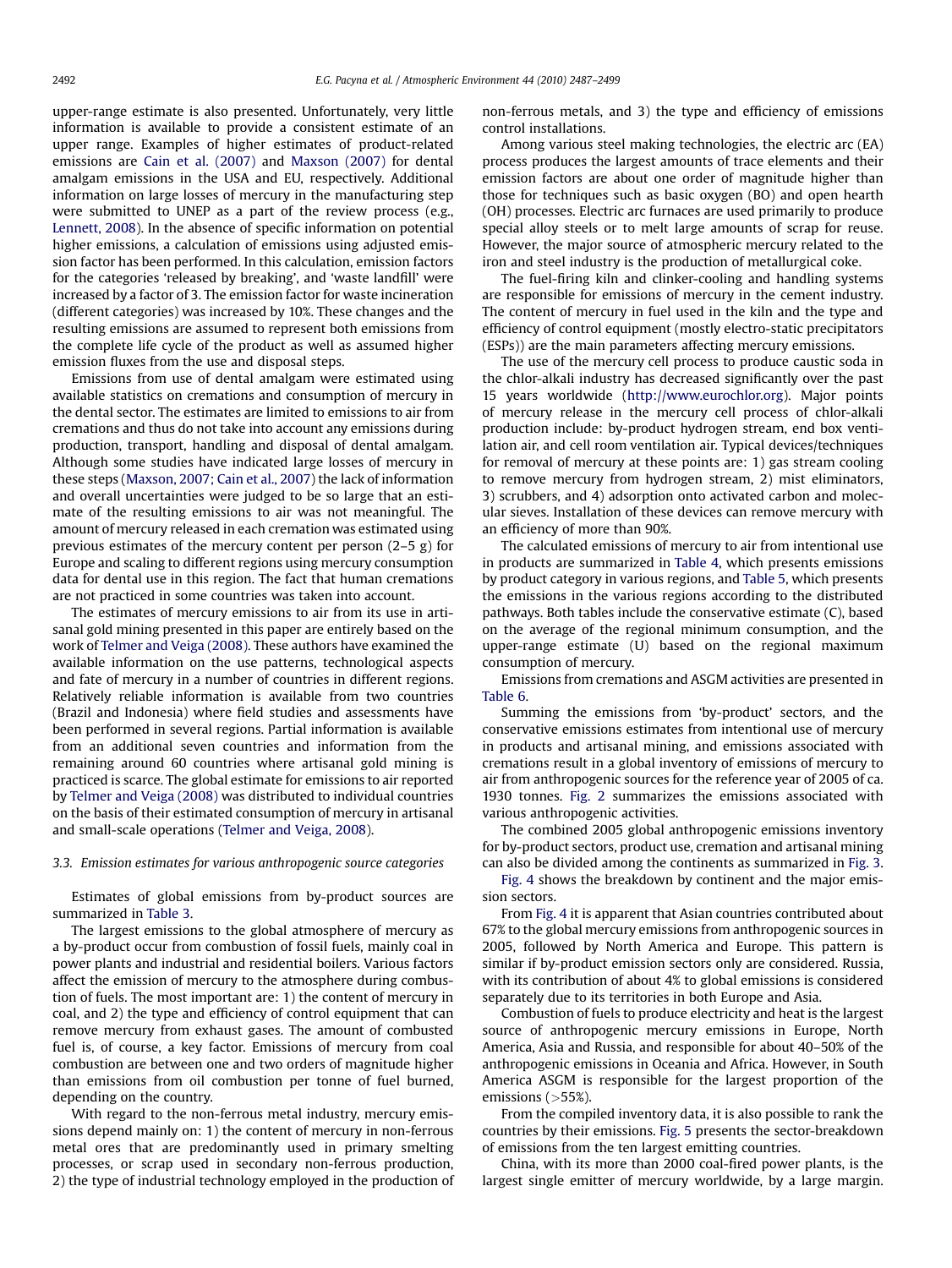<span id="page-6-0"></span>

| Table 3                                                                                               |
|-------------------------------------------------------------------------------------------------------|
| Mercury by-product emissions to air in 2005 from anthropogenic sources worldwide in 2005 (in tonnes). |

| Continent                 | Stationary<br>combustion | Non-ferrous metals<br>production | Pig iron and<br>steel production | Cement<br>production | Gold<br>production | Mercury production<br>(primary sources) | Caustic soda<br>production |
|---------------------------|--------------------------|----------------------------------|----------------------------------|----------------------|--------------------|-----------------------------------------|----------------------------|
| Africa                    | 37.3                     | 2.1                              | 1.6                              | 10.9                 | 8.9                | 0.0                                     | 0.1                        |
| Asia (excluding Russia)   | 622.1                    | 90.0                             | 24.1                             | 137.7                | 58.9               | 8.8                                     | 28.7                       |
| Europe (excluding Russia) | 76.6                     | 9.4                              | 9.4                              | 18.8                 | 0.0                | 0.0                                     | 6.3                        |
| North America             | 71.2                     | 5.7                              | 14.4                             | 10.9                 | 12.9               | 0.0                                     | 6.5                        |
| Oceania                   | 19.0                     | 6.1                              | 0.8                              | 0.4                  | 10.1               | 0.0                                     | 0.2                        |
| Russia                    | 46.0                     | 5.2                              | 2.6                              | 3.9                  | 4.3                | 0.0                                     | 2.8                        |
| South America             | 8.0                      | 13.6                             | 1.8                              | 6.4                  | 16.2               | 0.0                                     | 2.2                        |
| World                     | 880.2                    | 132.0                            | 54.8                             | 189.0                | 111.3              | 8.8                                     | 46.8                       |

Power plant emissions are only a part of the total combustion emissions of mercury in China. Equally significant are emissions from combustion of poor quality coal mixed with various kinds of wastes in small residential units to produce heat and cook food in rural areas. With estimated by-product sector emissions exceeding 600 tonnes, China contributes about 40% to the global mercury byproduct emissions, and this contribution may be even higher because mercury emission factors for non-ferrous metal production in China may be underestimated. China also has significant emissions from ASGM.

Together, three countries, China, the United States and India, are responsible for about 60% of the total estimated global emission inventory for 2005 (1115 out of 1930 tonnes).

The emission inventories compiled in this work comprise national emission totals for defined emission sectors. If transport and fate of emitted mercury is to be reliably modeled, it is important to know not only how much mercury is emitted but where these emissions occur (on a finer scale than the extent of a nations territorial extent). This is particularly so for large countries such as China, Russia and the United States. Work was therefore also conducted to geospatially distribute the global emissions inventories produced in the current work within a global  $0.5 \times 0.5^{\circ}$  latitude/longitude grid. These gridded datasets are required as input to global transport models.

Most mercury emissions to air occur from 'point sources', whether these be power plant stacks, industrial units, or landfill sites. Even for activities that may be considered to be 'diffuse sources' such as artisanal mining operations, or emissions from breakage, the releases themselves will tend to be concentrated in specific general locations (e.g., mining communities or population centers). Where information is available on the location (e.g., latitude–longitude) of these point sources or release 'points', and also

# Table 4

Conservative and upper-range emissions of mercury from product use by region and product category (tonnes).

| Emissions                                              | <b>Batteries</b> | Measuring and<br>control devices | Lighting    | Electrical devices | Other       | Sum       |
|--------------------------------------------------------|------------------|----------------------------------|-------------|--------------------|-------------|-----------|
| Conservative and upper-range emissions estimates (C-U) | $C-U$            | $C-U$                            | $C-U$       | $C-U$              | $C-U$       | $C-U$     |
| East and Southeast Asia                                | $11 - 19$        | $12 - 28$                        | $4 - 9$     | $7 - 14$           | $5 - 12$    | $38 - 82$ |
| South Asia                                             | $1 - 2$          | $4 - 10$                         | $1 - 5$     | $2 - 3$            | $2 - 4$     | $11 - 24$ |
| European Union                                         | $2 - 3$          | $3 - 6$                          | $2 - 4$     | $2 - 3$            | $10 - 17$   | $20 - 32$ |
| $CIS + oth$ European count                             | $0.9 - 1$        | $3 - 5$                          | $1 - 2$     | $2 - 3$            | $1 - 2$     | $7 - 13$  |
| Middle Eastern States                                  | $0.1 - 0.3$      | $1 - 3$                          | $0.4 - 1$   | $1 - 2$            | $0.5 - 1$   | $3 - 8$   |
| North Africa                                           | $0.2 - 0.2$      | $1 - 2$                          | $0.2 - 1$   | $0.5 - 1$          | $0.3 - 0.7$ | $2 - 4$   |
| Sub-Saharan Africa                                     | $0.5 - 1$        | $2 - 4$                          | $0.5 - 1$   | $1 - 2$            | $1 - 1$     | $4 - 8$   |
| North America                                          | $2 - 2$          | $5 - 9$                          | $2 - 4$     | $9 - 14$           | $9 - 17$    | $27 - 45$ |
| Central America and the Caribbean                      | $0.2 - 0.3$      | $1 - 3$                          | 0.4         | 0.6                | 0.5         | 3.0       |
| South America                                          | $0.6 - 1$        | $2 - 5$                          | $1 - 2$     | $1 - 3$            | $1 - 2$     | $5 - 12$  |
| Australia New Zealand and Oceania                      | $0.1 - 0.2$      | $0.3 - 1$                        | $0.1 - 0.2$ | $0.3 - 0.4$        | $0.2 - 0.3$ | $1 - 2$   |
| Sum                                                    | $20 - 31$        | $33 - 74$                        | $13 - 28$   | $26 - 47$          | $29 - 58$   | 120-237   |

#### Table 5

Conservative and upper-range emissions of mercury from product use by region and source category (tonnes).

| Emissions                                          | Release by<br>breaking | Waste<br>incineration | Waste landfill | Scrap metal | Waste recollected.<br>recycling-handling | Sum         |
|----------------------------------------------------|------------------------|-----------------------|----------------|-------------|------------------------------------------|-------------|
| Conservative-upper-range emissions estimates (C-U) | $C-U$                  | $C-U$                 | $C-U$          | $C-U$       | $C-U$                                    | $C-U$       |
| East and Southeast Asia                            | $2 - 6$                | $16 - 18$             | $16 - 47$      | $2 - 3$     | $3 - 10$                                 | $39 - 89$   |
| South Asia                                         | $0.5 - 1$              | $4 - 4$               | $6 - 18$       | $0.2 - 0.2$ | $0.1 - 0.3$                              | $11 - 24$   |
| European Union                                     | $1 - 4$                | $13 - 14$             | $4 - 11$       | $1 - 1$     | $1 - 2$                                  | $20 - 32$   |
| $CIS + oth$ European count                         | $0.3 - 1$              | $4 - 4$               | $2 - 7$        | $0.3 - 0.3$ | $0.2 - 0.4$                              | $7 - 13$    |
| Middle Eastern States                              | $0.2 - 1$              | $0.3 - 0.3$           | $2 - 7$        | $0.2 - 0.2$ | $0 - 0$                                  | $3 - 8$     |
| North Africa                                       | $0.1 - 0.2$            | $1 - 1$               | $1 - 3$        | $0 - 0$     | $0 - 0$                                  | $2 - 4$     |
| Sub-Saharan Africa                                 | $0.2 - 0.4$            | $2 - 3$               | $2 - 5$        | $0.1 - 0.1$ | $0 - 0.1$                                | $4 - 8$     |
| North America                                      | $1 - 4$                | $14 - 16$             | $6 - 18$       | $4 - 4$     | $1 - 4$                                  | $27 - 45$   |
| Central America and the Caribbean                  | $0.2 - 0.5$            | $1 - 1$               | $2 - 6$        | $0.1 - 0.1$ | $0 - 0.1$                                | $3 - 7$     |
| South America                                      | $0.3 - 1$              | $1 - 1$               | $3 - 9$        | $0.3 - 0.3$ | $0 - 0.1$                                | $5 - 12$    |
| Australia New Zealand and Oceania                  | $0.1 - 0.2$            | $0.4 - 0.4$           | $0.3 - 1$      | $0.2 - 0.2$ | $0.1 - 0.2$                              | $1 - 2$     |
| Sum                                                | $6 - 18$               | $57 - 62$             | $45 - 133$     | $7 - 7$     | $5 - 16$                                 | $120 - 236$ |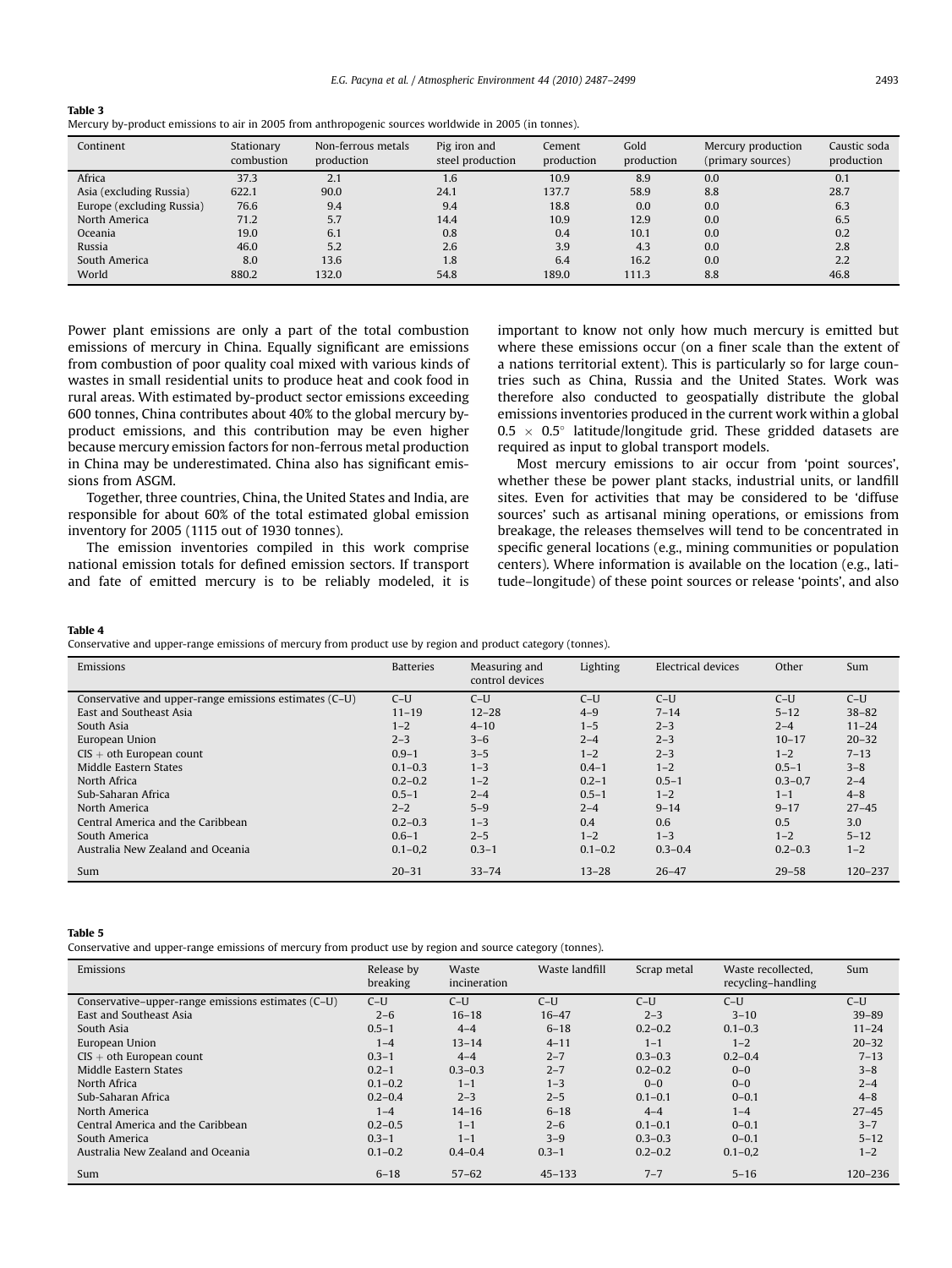#### <span id="page-7-0"></span>Table 6

Emissions of mercury from cremation and artisanal and small-scale gold mining by region (tonnes).

| Region                                | Cremation<br>emissions<br>by region | Artisanal and<br>small-scale gold<br>mining by region |
|---------------------------------------|-------------------------------------|-------------------------------------------------------|
| Central America and the Caribbean     | 0.4                                 | 5                                                     |
| East and Southeast Asia               | 16                                  | 233                                                   |
| Europe – EU, CIS and non-EU countries | 3.75                                |                                                       |
| Middle East                           | 0.02                                | 3                                                     |
| North America                         |                                     | 6                                                     |
| Oceania                               | 0.01                                | 02                                                    |
| South America                         |                                     | 64                                                    |
| South Asia                            | 2.5                                 | 28                                                    |
| Sub-Saharan Africa                    | 0.5                                 | 8                                                     |
| Total                                 | 26                                  | 350                                                   |

on the amounts of mercury emitted (or for example, the proportion of the national emissions for a given sector that occur at the release points), then allocation of emissions estimates to geospatial grids is a simple matter. However, this information is generally not available.

In the absence of comprehensive information on the locations of emission sources, a common practice in the past has been to 'geodistribute' the mercury emission according to the distribution of some suitable 'surrogate' parameter for which a spatial distribution is defined. Various 'surrogates' have been employed for distributing emission inventories (e.g., population, land-use, vegetation, wildfires); however, for mercury, geospatial distribution of emissions has almost exclusively involved the use of population distribution (see [Wilson et al., 2006\)](#page-12-0). The underlying assumption is simple: the more people that are located in a given area, the more mercury is emitted in that area. This assumption can be justified for example for releases associated with use of mercury in products. Wastes tend to be incinerated or disposed of close to the population centers



Fig. 2. Proportion of global anthropogenic emissions of mercury to air in 2005 from various sectors ([AMAP/UNEP, 2008](#page-12-0)).



Fig. 3. Proportion of global anthropogenic emissions of mercury to air in 2005 from different regions ([AMAP/UNEP, 2008](#page-12-0)).

where they are generated. Industrial activities and power generation are co-located with population centers, for obvious reasons, and all other things being equal, the more people the greater the 'activity' and the greater the emissions. However, there are obvious exceptions. An example is gold production, where emissions will tend to occur at the sites of extraction, and in most cases these are not the parts of the country with the highest population density (e.g., major cities). The limitations of the use of population as a 'distribution mask' for distributing mercury emissions are discussed by [Wilson et al. \(2006\).](#page-12-0) A major focus of the work undertaken in connection with the 2005 global mercury anthropogenic emission inventory, reported here, was therefore to improve the geospatial distribution procedures. As a first step, several new 'distribution masks' were prepared in addition to global population



Fig. 4. Global anthropogenic emissions of mercury to air in 2005 from different continents by sector ([AMAP/UNEP, 2008](#page-12-0)).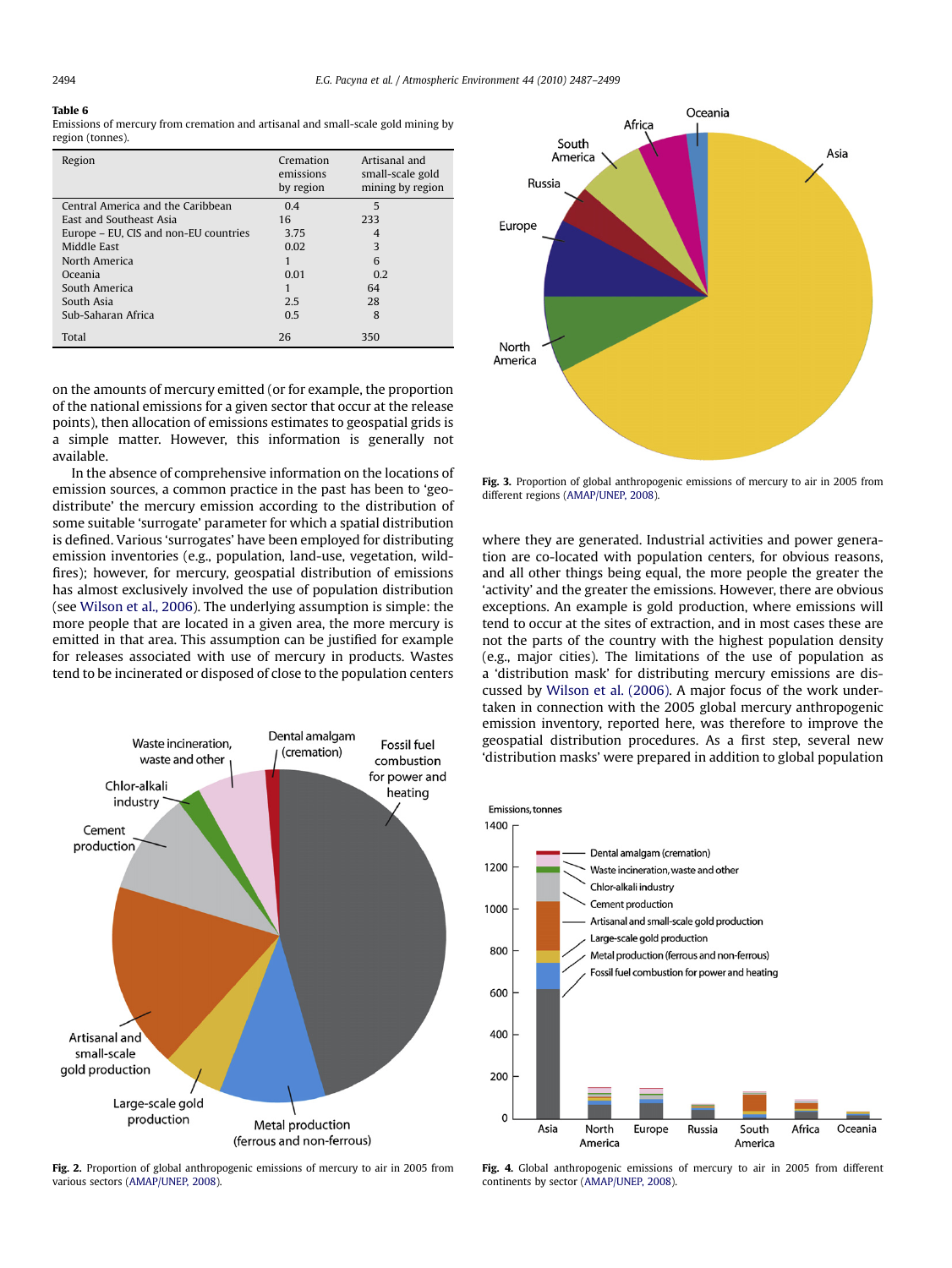#### <span id="page-8-0"></span>Mercury emissions, tonnes



Fig. 5. Emissions of mercury to air in 2005 from various anthropogenic sectors in the ten largest emitting countries [\(AMAP/UNEP, 2008\)](#page-12-0).

masks; these included an 'urban population' mask, an 'industrial activity' mask, a major power plant mask, and a gold deposits mask. 'Distribution masks' are essentially a numerical matrix of scaling factors, where the matrix corresponds to the grid domain (in this case the  $0.5 \times 0.5^{\circ}$  global grid, comprising 259 200 grid cells) and the scaling factors are the proportion of the country's total value for the parameter concerned (e.g., total population) within that grid cell. These factors are then used as multipliers for the country's total 'area source' emissions for the sector concerned. The sectorspecific gridded emissions inventories for 2005 can be conveniently mapped, as shown in Fig. 6 which presents the global distribution of anthropogenic emissions of mercury in 2005, following application of the geospatial distribution methodology described by the authors above and in [AMAP/UNEP \(2008\)](#page-12-0).

## 4. Uncertainties in emission estimates

It is important to recognize that the emission estimates (both 'expert' estimates and officially reported emissions figures) presented above are just that – estimates. These estimates are based on a number of assumptions, where the methods used to produce the inventory are described. These include assumptions regarding mercury consumption, production and use of fossil fuels and other raw materials, emission factors, and technology. Further assumptions are made in order to allocate or distribute these emissions among regions, countries or even finer geographical units (e.g., geospatial distribution of emissions inventories to grid cells for modeling applications). All of the assumptions used are considered to represent the best option currently available for filling gaps in the knowledge required to produce a quantitative distributed global emission inventory for mercury. An obvious consequence of estimations based on assumptions is that the estimates have an associated degree of uncertainty.

Uncertainties in emissions estimates can be grouped depending on source type and category. For major source sectors, uncertainty ranges are presented in [Tables 7 and 8.](#page-9-0) In general, the uncertainties reflect the extent to which emissions from a given source sector have been studied and the countries or regions where these studies have been undertaken.

The most accurate data on mercury emissions are those for combustion of coal in stationary sources, mainly electricity-generating power plants. This relates primarily to the accuracy of emission factors for mercury emitted from various types of coal, boiler and emission control measures applied in coal-fired power plants. Emission factors for mercury and other contaminants emitted during coal combustion have been developed on the basis of either direct measurements of mercury in the flue gas or material massbalances for mercury entering the combustion zone in coal, and leaving the combustion zone in bottom ash, fly-ash, and flue gas.

The 2005 global emissions inventory presented in this paper represents the first attempt to quantify the global emissions of mercury to air from the major intentional use sectors (product use, cremations, and artisanal gold mining). There is thus very little information available for comparison with the results obtained in this work. As described above, the basis for these estimates is



Fig. 6. Global distribution of anthropogenic emissions of mercury in 2005 ([AMAP/UNEP, 2008](#page-12-0)).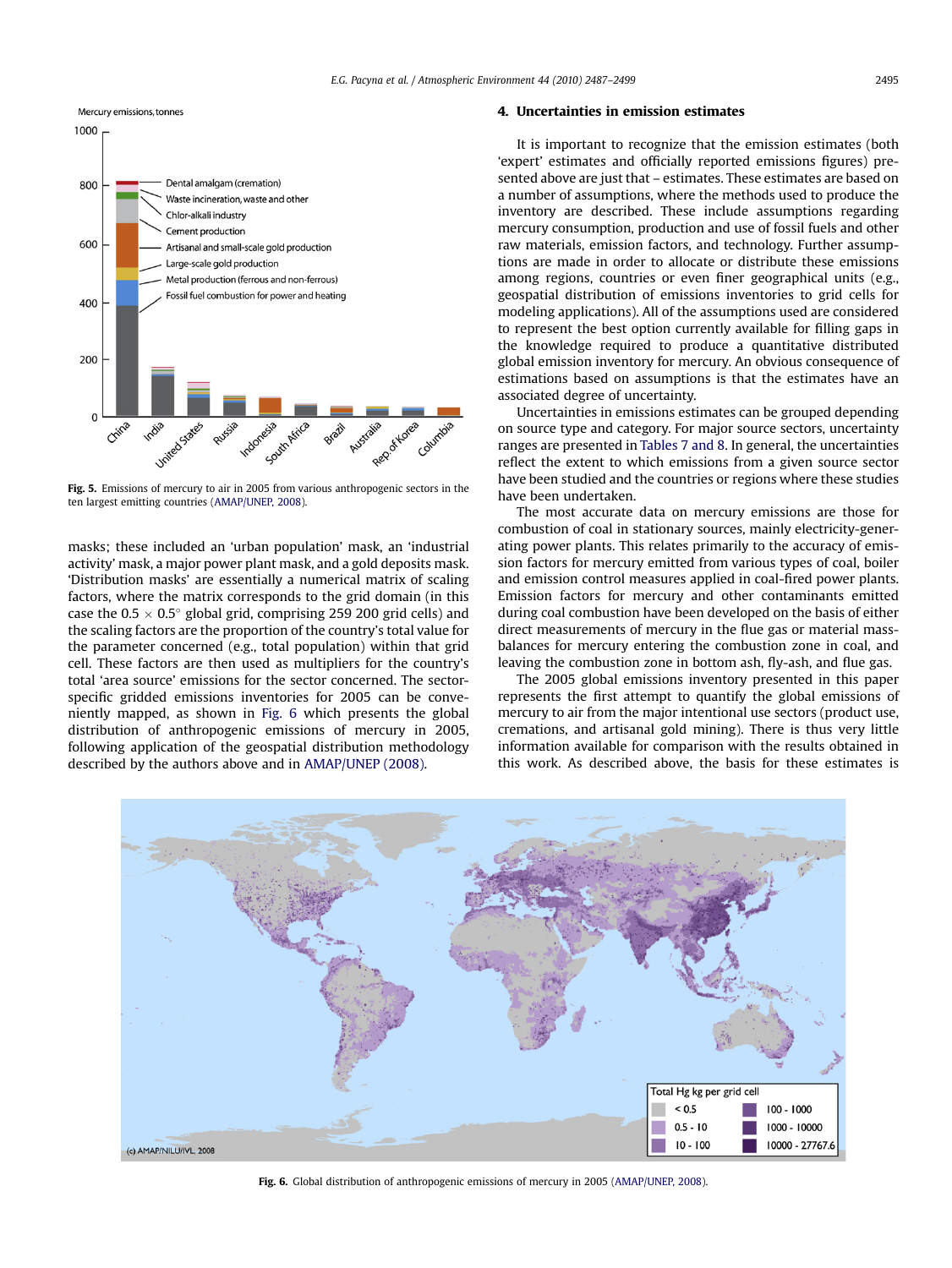# <span id="page-9-0"></span>Table 7

Uncertainty of mercury emissions estimates by source category.

| Industrial source                 | Uncertainty $(\pm\%)$ |
|-----------------------------------|-----------------------|
| Stationary fossil fuel combustion | 25                    |
| Non-ferrous metal production      | 30                    |
| Iron and steel production         | 30                    |
| Cement production                 | 30                    |
| Waste disposal and incineration   | As much as 3 times    |
| Mercury and gold production       |                       |

largely information on global (supply and demand and) consumption of mercury. These data are believed to be only moderately uncertain, although large uncertainties do exist for specific sectors and countries. For the 'distribution factors' used to assign mercury consumption between various product categories and the 'emission factors' used to estimate actual emissions from different categories, the uncertainties are large. For many of these factors, no specific information is available and the authors therefore had to apply their own expert judgment. It is thus not possible to provide a quantitative number for the uncertainties associated with the intentional use sectors, as is done above for the by-product emission sectors. For this reason 'upper-range' estimates are presented in [Tables 4 and 5](#page-6-0) together with the 'conservative' estimates that are incorporated in the 2005 inventory itself. For the purposes of assessing reliability of the estimates of emission from intentional use sectors, it is probably more relevant to consider the few values where emissions have been quantified using other methods (e.g., point source measurements or engineering estimates). For waste incineration (which is the dominant sector in the product-use emission category), nationally reported values are available from a few countries.

In connection with this work, the authors circulated a questionnaire with four questions on verification of emission estimates, missing sources and source categories, estimated completeness of reported official national inventories, and estimated inventories to national emission experts. A more detailed discussion of the results of this survey on uncertainties and verification procedures is presented by the authors in [AMAP/UNEP \(2008\)](#page-12-0).

## 5. Emission scenarios and future trends

Future mercury emissions are dependent upon a great many variables, including the development of national and regional economies, development and implementation of technologies for reducing emissions, possible regulatory changes, and also factors connected to global climate change.

As a first attempt to gain insight into the possible implications for global anthropogenic emissions of mercury to the atmosphere, of taking (additional) actions vs. not taking (additional) actions to control emissions, three emissions scenarios were considered for a target year of 2020:

- The 'Status Quo' (SQ) scenario assumes that current patterns, practices and uses that result in mercury emissions to air will

Table 8

Uncertainty of mercury emissions estimates by continent.

| Continent     | Uncertainty $(\pm\%)$ |  |  |
|---------------|-----------------------|--|--|
| Africa        | 50                    |  |  |
| Asia          | 40                    |  |  |
| Australia     | 30                    |  |  |
| Europe        | 30                    |  |  |
| North America | 27                    |  |  |
| South America | 50                    |  |  |

continue. Economic activity is assumed to increase, in various regions; however, emission control practices remain unchanged from those currently employed, leading to increased emissions in several sectors.

- The 'Extended Emissions Control' (EXEC) scenario assumes economic progress at a rate reflecting the future development of industrial technologies and emissions control technologies; that is, mercury-reducing technologies currently generally employed throughout Europe and North America would be implemented elsewhere. It further assumes that emissions control measures currently committed to in Europe to reduce mercury emissions to air or water would be implemented throughout the world. These include certain measures adopted under the LRTAP Convention Heavy Metals Protocol, EU Directives, and also agreements to meet IPCC Kyoto targets on reduction of greenhouse gases causing climate change (which will also result in reductions in mercury emissions).
- The 'Maximum Feasible Technological Reduction' (MFTR) scenario assumes implementation of all available solutions/ measures, leading to the maximum degree of reduction of mercury emissions and mercury discharges to any environment; cost is taken into account but only as a secondary consideration.

These scenarios were applied to the data used to produce the 2005 inventory, to prepare three 'scenario emission inventories' for 2020; these inventories were geospatially distributed in a similar way to that described above for the 2005 global inventory to produce scenario datasets for use by modelers.

In the following discussion, the emissions scenarios for byproduct sources and intentional use sectors are considered separately. In general, only the scenario results for by-product sources are considered robust at this time, in terms of the methodology employed to generate the scenario emissions estimates; future emissions from intentional use sectors are highly speculative.

For by-product sectors, emissions scenarios were estimated on the basis of information on emission factors elaborated within the EU projects ESPREME (Estimation of willingness-to-pay to reduce risks of exposure to heavy metals and cost–benefit analysis for reducing heavy metals occurrence in Europe; [EU ESPREME](#page-12-0)) and DROPS (Development of macro and sectoral economic models to evaluate the role of public health externalities on society; [EU](#page-12-0) [DROPS](#page-12-0)), and statistical data on the production of industrial goods, consumption of raw materials, and incineration of wastes. Further details of the assumptions made within the ESPREME and DROPS projects for heavy metals, including mercury for the years 2010 and 2020 can be found from the above web resources and in [AMAP/](#page-12-0) [UNEP \(2008\)](#page-12-0). The EXEC scenario described in this paper is equivalent to the DROPS 'BAU  $+$  C 2020' (Business as Usual, with a component related to actions to address climate change) scenario in terms of assumptions for large combustion plants, iron and steel production, cement production and the chlor-alkali industry.

Emission factors developed and used within the ESPREME and DROPS projects are available from [Theloke et al. \(2008\).](#page-12-0) Unabated emission factors are presented with the information on emission control efficiency for mercury and other heavy metals for all significant emission categories, and emissions control techniques. Using the unabated emission factors and the degree of emissions control, one may easily calculate the emission factors for a given emission source category and emission control method, such as those presented above as assumption for the 2020 emission scenarios.

The abated emission factors (unabated emission factor multiplied by the efficiency of emission control for a given emission control installation) were used to scale the 2005 emissions estimates developed as described in previous sections of this paper.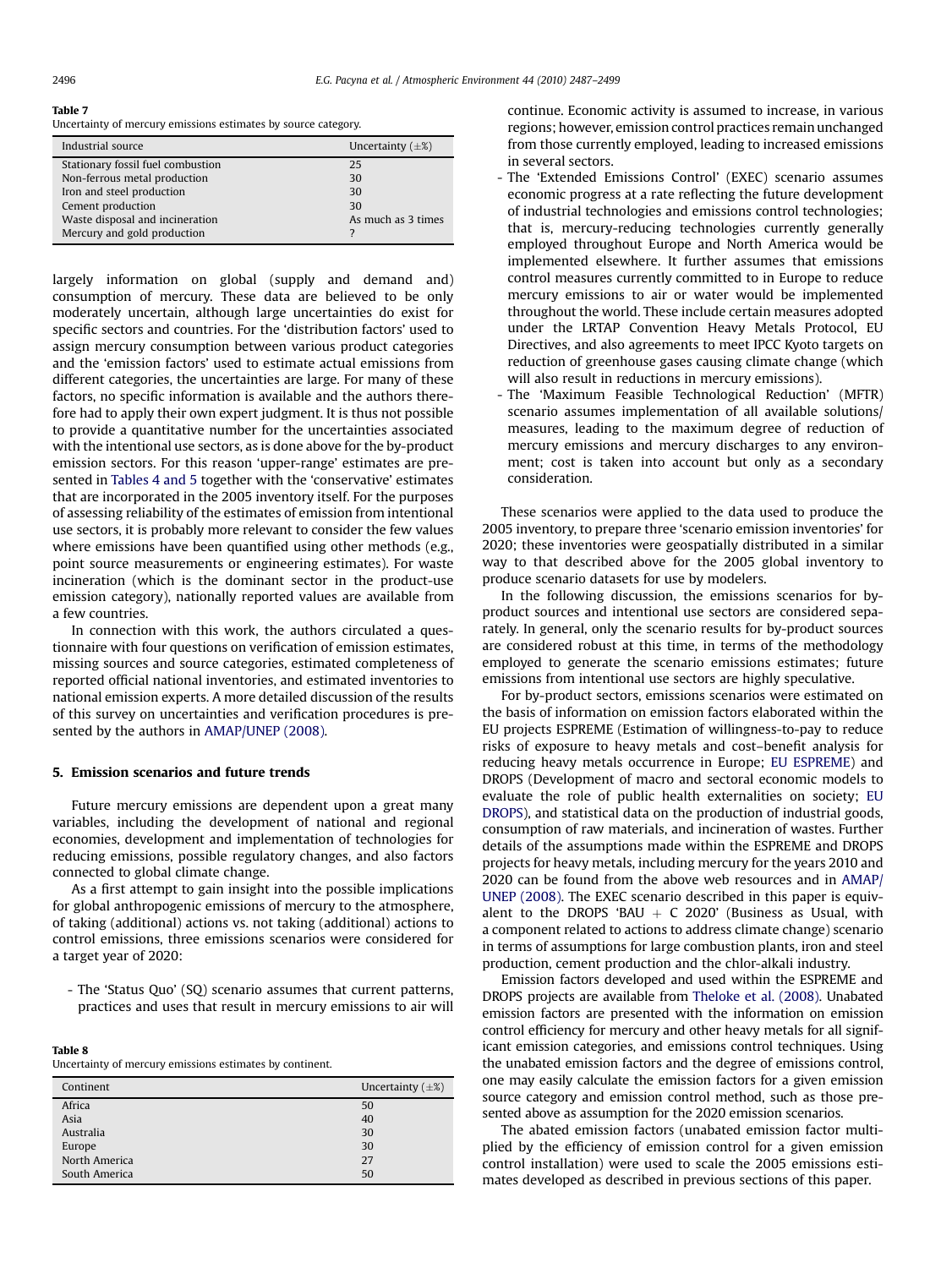In the next step, assumptions regarding changes in the consumption of coal and the production of cement between the years 2005 and 2020, based on statistical information obtained from the [Energy Information Administration \(2007\),](#page-12-0) were used to further scale the estimates to obtain the final estimated emissions in 2020 for the EXEC and MFTR scenarios.

For the SQ scenario, factors are abated at the same level as today, but otherwise no scaling was applied. Mercury emissions to air continue and increase as a result of the assumed increase in economic activity.

# 5.1. Scenario emission estimates for 'by-product' (plus chlor-alkali industry) sources

Scenario estimates of by-product sector emissions of mercury in 2020 for the three scenarios: SQ, EXEC and MFTR and different regions are presented in Fig. 7. The 2005 emission estimates are also presented in this figure for comparison. Details of scenario emission estimates for each source category in individual countries are included in [AMAP/UNEP \(2008\)](#page-12-0).

If no major changes in the efficiency of emission control are introduced and economic activity continues to increase (the SQ scenario), significant increases in global anthropogenic mercury emissions (equivalent to about one quarter of the 2005 mercury emissions from these sectors) are projected in 2020. The largest increase in emissions of mercury is projected for stationary combustion, mainly from combustion of coal. A comparison of the 2020 emissions estimated from the EXEC scenario and the SQ scenario indicates that a further 1000 tonnes of mercury could be emitted globally on top of the projected emission of 850 tonnes (under the EXEC scenario) in 2020, if mercury continues to be emitted under the control measures and practices that are in operation today against a background of increasing population and economic growth in some regions. In other words, the

implementation of available measures and practices (the basic assumption of the EXEC scenario), implies a benefit of reducing mercury emissions by up to 1000 tonnes per year in the period to 2020 under the assumptions employed in this scenario discussion. Doing nothing to improve reduction of mercury emissions is projected to result in emissions in 2020 that are more than 100% above those envisaged under the EXEC scenario.

As might be expected, an even greater reduction in mercury emissions is projected if the 2020 SQ scenario is compared with the 2020 MFTR emission reduction scenario. In this comparison or projections, emissions of mercury in various industrial sectors, such as cement production and metal manufacturing by the year 2020 could be 2- to 3-fold higher if nothing is done to improve emission control.

Under the EXEC scenario, clear decreases in mercury emissions between 2005 and 2020 are projected for all continents. As might be expected, the largest emissions of mercury in 2020 are estimated for Asia. The 2005 emissions in China of almost 635 tonnes are projected to decrease in 2020 to between 380 tonnes (under the EXEC scenario) and 290 tonnes (under the MFTR scenario). This corresponds to a reduction in Chinese emissions of between 40 and 55%. This decrease assumes that by 2020, all Chinese power plants will be equipped with improved emission control installations. These projections also assume that consumption of coal will increase in China between 2005 and 2020 by a factor of 2 and industrial production by a factor of 1.5. It should be recognized that the projections described for China are based on rigorous implementation of emission reduction measures, particularly those concerning major improvement in the efficiency of installed emission controls. If the improvement is for example 50% lower than assumed under the scenarios, Chinese emissions will increase rather than decrease by 2020 (i.e., reductions due to controls would not compensate for the projected increase in emissions due to economic development). A more detailed pre-feasibility study



Fig. 7. Comparison of anthropogenic emissions (in tonnes per year) of mercury from the 'by-product' plus chlor-alkali sectors in 2005 and under the 2020 SQ, EXEC and MFTR scenarios [\(AMAP/UNEP, 2008](#page-12-0)).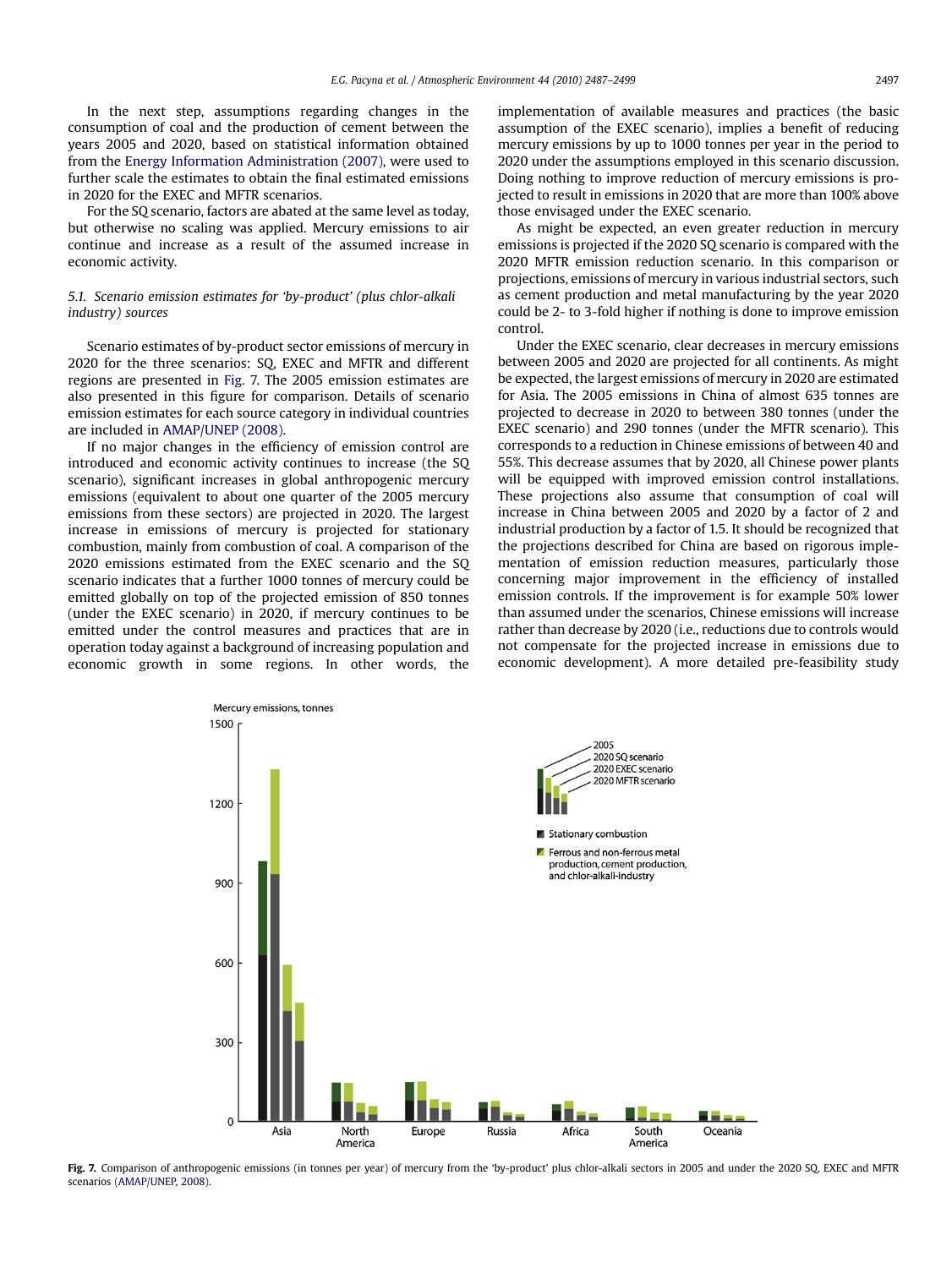would need to be carried out, however, on the potential for the improvement of efficiency of control equipment and its utilization in power stations and industrial plants in China and other countries, also addressing economic aspects, in order to define more accurately conclusions and eventual recommendations on how the potential improvement described above might be achieved.

For India, similar assumptions as those applied to China were made when scaling emission factors on the basis of projections for improvement of efficiency of emission control installations in Indian power stations and industrial plants by 2020.

The projected decreases in mercury emissions in Europe, North America, Australia, Japan and Russia are between 40 and 60%.

## 5.2. Emission scenario estimates for intentional use of mercury

Scenarios for future intentional use of mercury are highly uncertain due to the lack of consistent international agreements or policies to reduce mercury demand. In many countries and regions, large efforts are nevertheless being made to reduce mercury use in products and in industrial applications. The potential for reduction of use is also large since technologically and economically feasible alternatives are often available.

In [AMAP/UNEP \(2008\),](#page-12-0) two future scenarios for mercury consumption in different categories were defined. The scenarios were based on a partly qualitative discussion of reduction potentials and ongoing activities to reduce demand. To take into account the unavoidable uncertainties, two different scenarios were considered: a 'Status Quo scenario' and EXEC ('Focused mercury reduction') scenario. For the Status Quo scenario, data on use and emissions presented by [Pirrone and Mason \(2008\)](#page-12-0) were used. In addition, an MFTR scenario was developed, based on an overall assumption of 50% reduction of mercury use in comparison to the EXEC scenario. For ASGM, no change in consumption is assumed beyond that envisaged in the EXEC scenario. This assumption reflects the expected difficulties in managing this largely unregulated sector. Table 9 presents projected future trends for emissions from intentional use of mercury.

It should be noted that the scenarios presented above are hypothetical and the future trends in mercury consumption are highly dependent on the development of legislation or voluntary agreements to reduce mercury usage. The reduction potential is large, perhaps even larger than that reflected in the MFTR scenario in some cases, but actual compliance is difficult to estimate.

## 6. Concluding remarks

Global atmospheric emissions of mercury from human activities in 2005 were estimated to be approximately 1930 tonnes. Burning

| Table 9                                                                                  |  |
|------------------------------------------------------------------------------------------|--|
| Emissions of mercury from intentional use in three 2020 emission scenarios. <sup>a</sup> |  |

|             | SQ 2020 | <b>EXEC 2020</b> | <b>MFTR 2020</b> |
|-------------|---------|------------------|------------------|
| <b>ASGM</b> | 330     | 164              | 164              |
| <b>VCM</b>  | N.A.    | N.A.             | N.A.             |
| <b>Batt</b> | 20      | 5                | 3                |
| Dent        | 25      | 16               | 11               |
| Meas        | 33      | 9                | 5                |
| Lamp        | 13      | 9                | 5                |
| Elec        | 26      | 11               | 6                |
| Other       | 29      | 3                |                  |
| Sum         | 475     | 218              | 195              |

 $N.A.$  = not available.

<sup>a</sup> Emissions from mercury use in the chlor-alkali industry were considered under the by-product emission scenarios, where a complete phase-out of mercury use in this sector by 2010 is assumed.

of fossil fuels (primarily coal) is the largest single source of emissions from human sources, accounting for about 45% of the total anthropogenic emissions. Artisanal/small-scale gold mining was responsible for about 18%, with industrial gold production accounting for an additional 5–6% of global emissions from human activities. Other mining and metal production activities are responsible for about 10% of global anthropogenic releases to the atmosphere. Cement production releases a similar amount. Emissions from waste incineration and product-use sources are more difficult to estimate. These emissions could be considerably higher than the generally conservative estimates of 150 tonnes included in the 1930 tonnes global estimate.

Power plants are the largest single source in most countries with high mercury emissions, although in Brazil, Indonesia, Columbia, and some other countries (in South America, Asia and Africa in particular) artisanal/small-scale gold mining is the largest single source.

Geographically, about two-thirds of global anthropogenic releases of mercury to the atmosphere appear to come from Asian sources, with China as the largest contributor worldwide. The United States of America and India are the second and third largest emitters, but their combined total emissions are only about onethird of China's.

The uncertainties associated with estimates of mercury emissions are largely related to the application of various assumptions that are required to make up for a lack of actual measurement data. The figures for anthropogenic emissions are based on governmental emission data where available, combined with estimates for countries that did not provide such data. Some countries that are major mercury emitters did not provide national emissions reports. Other countries, such as South Africa and Japan, provided updated information and more accurate emissions estimates than were available in the past. Measurements made at major point sources such as power plants are few, but where available they were used as the basis for some emission estimates. The reliability of industrial activity statistics and other statistics used for the purposes of estimating emissions, and the accuracy of various assumptions about specific practices and technologies as they relate to mercury emissions are additional sources of uncertainty. Despite the uncertainties involved, the 2005 emissions inventory and its underlying data are considered to represent a robust inventory of contemporary global anthropogenic emissions of mercury to air, provide a picture of regional and national patterns and give insight into global trends.

Scenarios of future emissions have been prepared to help explore the prospects for reducing mercury emissions and the implications of not taking any action in this regard. These scenarios suggest that, if current trends in industrial development and resource use were to continue, mercury emissions in key selected sectors (those where mercury is an incidental pollutant and also the chlor-alkali industry) are likely to rise. However, if emission controls currently in place or planned in Europe were to be extended worldwide, considerable reductions in mercury emissions from these sectors in 2020 are projected. Under a scenario of maximum technologically feasible reduction measures, emissions from by-product sectors in 2020 are projected to further decline.

With the decision by UNEP to develop a global legally-binding instrument on mercury by 2013, work to improve emissions inventories and further develop scenario inventories is likely to receive much attention in the coming years. The information presented in this paper provides a contribution to this process, and one that can certainly be further developed if there is a demand for this.

## Acknowledgements

Emission estimates presented in this paper were prepared for the UNEP-Chemicals and AMAP project on global emission